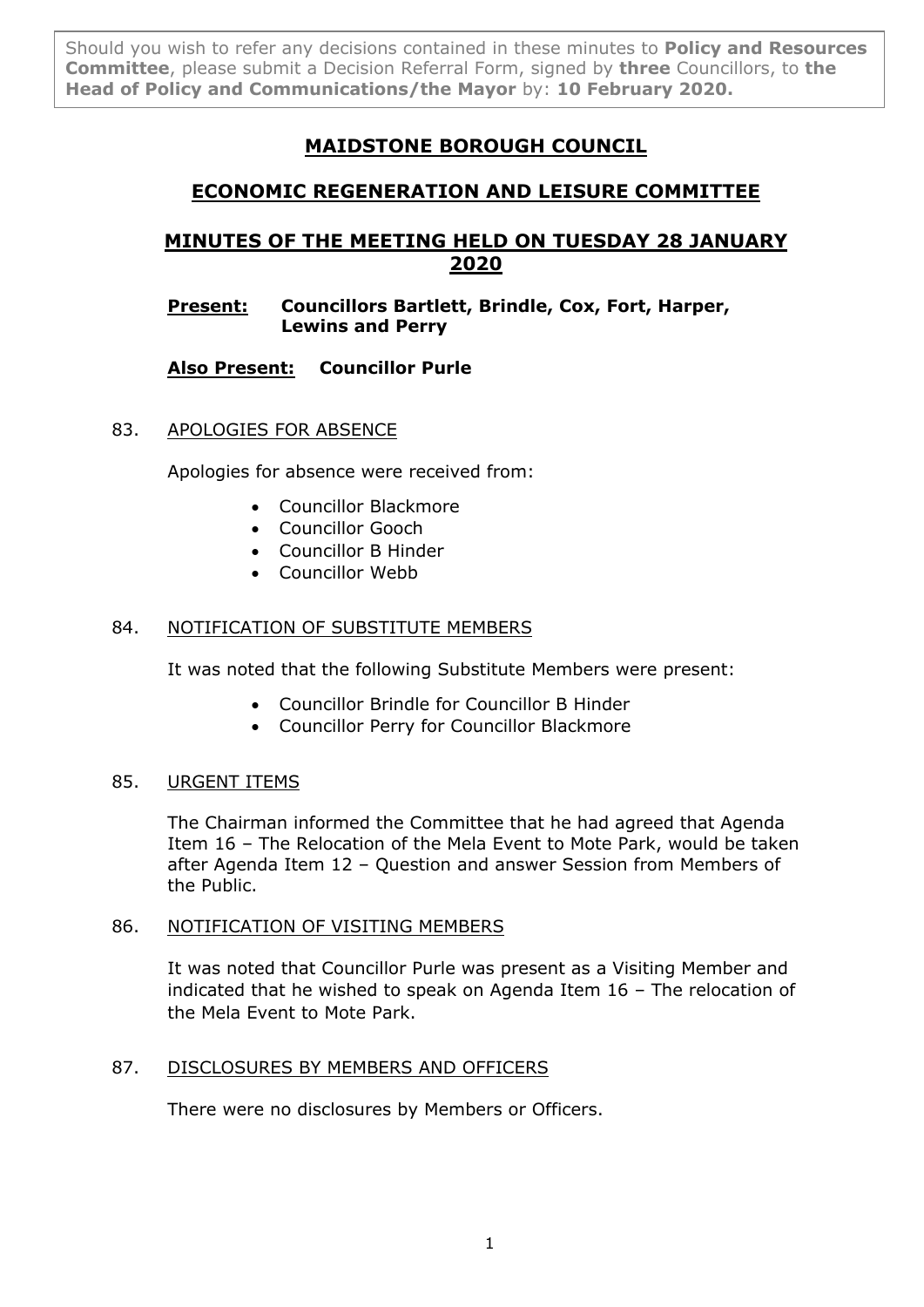#### 88. DISCLOSURES OF LOBBYING

There were no disclosures of Lobbying.

### 89. EXEMPT ITEMS

**RESOLVED**: That all items be taken in public as proposed.

### 90. MINUTES OF THE MEETING HELD ON 26 NOVEMBER 2019

**RESOLVED**: That the minutes of the meeting held on 26 November 2019 be approved as a correct record and signed.

## 91. PRESENTATION OF PETITIONS

There were no petitions.

## 92. QUESTION AND ANSWER SESSION FOR MEMBERS OF THE PUBLIC

There were no questions from members of the public.

## 93. CHANGE TO THE ORDER OF BUSINESS

The Chairman advised that he intended to make a change to the order of business in order that the report on the Relocation of the Mela to Mote Park could be discussed before Agenda Item 12 – Reports of Outside Bodies.

#### 94. THE RELOCATION OF THE MELA EVENT TO MOTE PARK

The Head of Regeneration and Economic Development introduced the report which summarised the benefits of relocating the Mela to Mote Park, which were:

- Improved Accessibility;
- The potential to increase attendance, sponsorship fees and the number of stalls at the event;
- The longevity of the Mela event within Maidstone as an established part of the cultural calendar; and
- Relocating the Mela would help the Council to achieve the objectives set out within the Thriving Place priority of the Corporate Strategy.

The Committee noted that the funding requested by the Mela organisers was seed funding which would increase the likelihood of attracting further funding from third parties.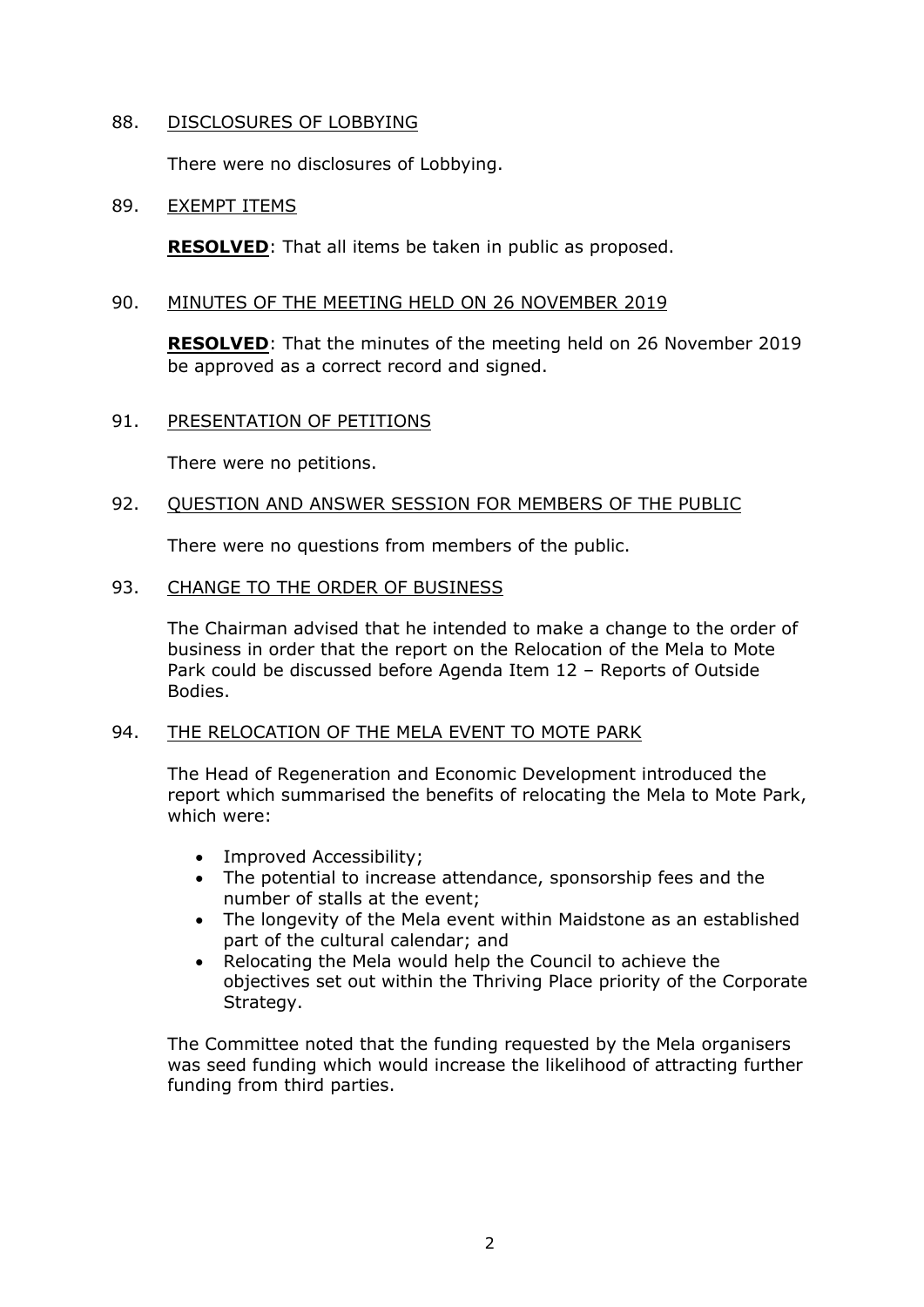The Committee commented as follows:

- That this was a long-standing event that provided opportunities for the communities of Maidstone to celebrate; and
- That Mote Park was the right venue as it was more accessible for all.

# **RESOLVED**: That

- 1. The Mela relocates to Mote Park; and
- 2. A grant of £5,000 per year for three years, starting in 2020, is given to Kent Equality Cohesion Council to run the Mela in Mote Park.

#### 95. COMMITTEE WORK PROGRAMME

The Committee discussed the Work Programme.

The Head of Regeneration and Economic Development advised that the Mote Park Visitor Centre and Estates Service Building would be taken off and that the Bus Station Improvement Project would be added to the programme and was likely to be presented in March 2020.

**RESOLVED**: That the updates to the Committee Work Programme be noted.

#### 96. REPORTS OF OUTSIDE BODIES

There were no Reports of Outside Bodies.

#### 97. ERL Q3 BUDGET & PERFORMANCE MONITORING 19-20

The Interim Head of Finance and the Data Intelligence Officer introduced and summarised the 3<sup>rd</sup> Quarter Budget & Performance Monitoring Report 2019/20. The most significant points were explained, including:

- That the net revenue underspend of £75k is projected to be £4k by the end of the year;
- The Capital Programme had been reprofiled to reflect the current position of the scheme, there had been a net of overspend of £72k; and
- Of the 8 Key Performance Indicators (KPIs), 7 are targeted, 3 had missed their quarterly target by 10% or more and 1 had missed their quarterly target by less than 10%.

 $\bullet$ 

In response to questions from Members, Officers advised the following:

 That expenditure of repairs and maintenance of Community Halls varied between years and would event out over the medium term; and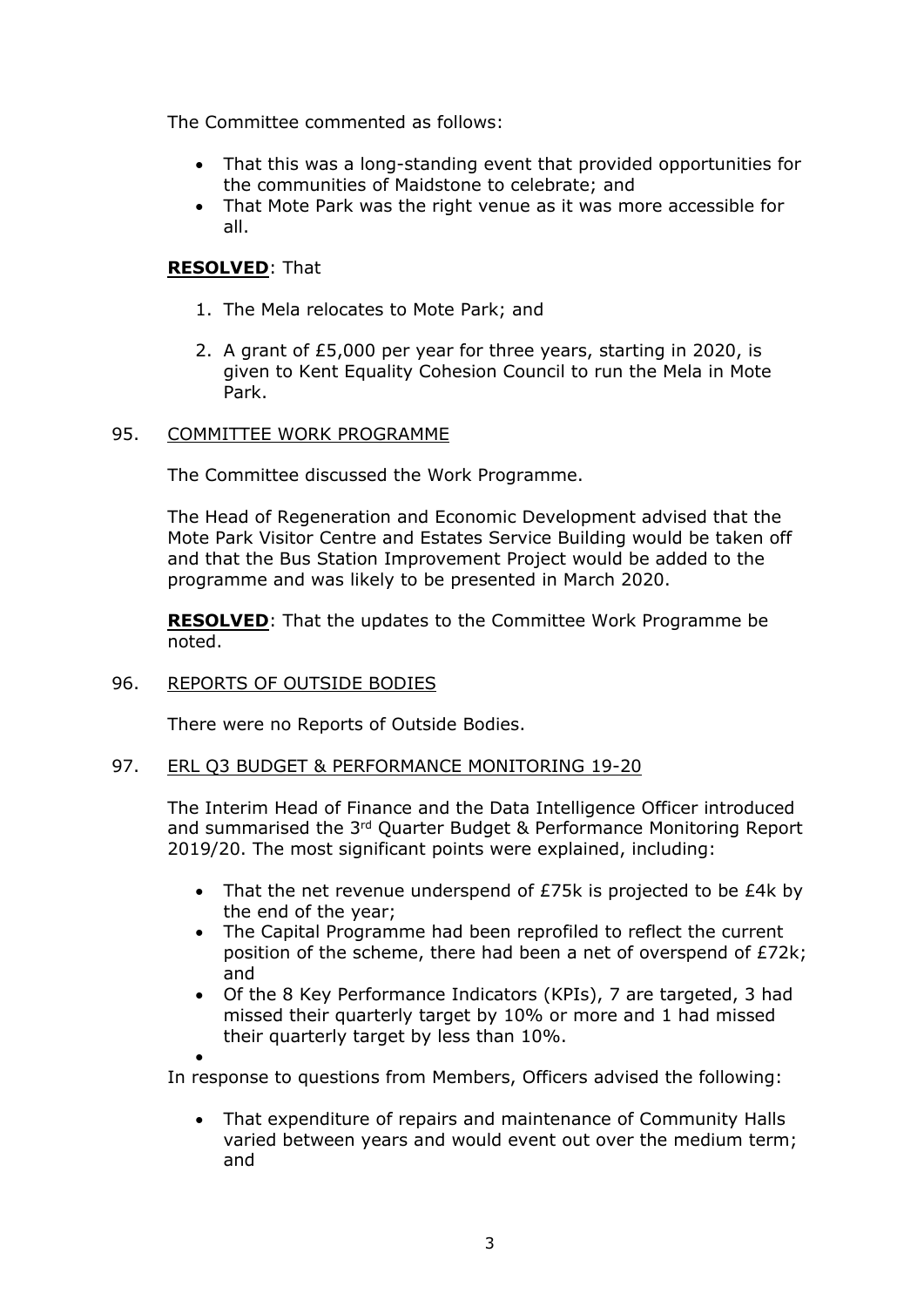• That Officers would work to promote activities, such as the Mote Park Adventure Zone, in the Council's Insight Magazine.

Members expressed their concerns that the Visitor Information Centre was in the wrong location and that relocating it to the Town Hall should be considered at a future meeting.

## **RESOLVED**: That

- 1. The Revenue position as at the end of Quarter 3 for 2019/20, including the actions being taken or proposed to improve the position, where significant variances have been identified, be noted;
- 2. The Capital position at the end of Quarter 3 be noted; and
- 3. The Performance position as at Quarter 3 for 2019/20, including the actions being taken or proposed to improve the position, where significant issues have been identified, be noted.

#### 98. FEES & CHARGES 2020/21

The Interim Head of Finance introduced the report, which indicated that all of the charges within the remit of the Economic Regeneration and Leisure Committee are discretionary totalling a value of £477k across 2019/20.

There were no price increases recommended as it was thought that this would have a negative impact on demand, although there were inflationary rental increases for the business terrace expansion and boot fair charges.

**RESOLVED**: That the proposed discretionary fees and charges set out in Appendix 1 to this report are agreed

## 99. MEDIUM TERM FINANCIAL STRATEGY AND BUDGET PROPOSALS

The Director of Finance and Business Improvement introduced the report, which confirmed that a standstill budget had been proposed, with inflationary increases only.

It was confirmed that a Council Tax increase of 2% had been proposed, to be approved by Council in February 2020.

Delays in savings were shown in the report and it was proposed that a one-off payment from the Kent Business Rates Pool reserve would be used to offset this delay.

The Committee noted that the Capital Budget Proposals within the report allowed for long term investment whilst achieving other objectives.

The Committee expressed interest in opening the Town Hall for functions and events in order to increase income for the Council.